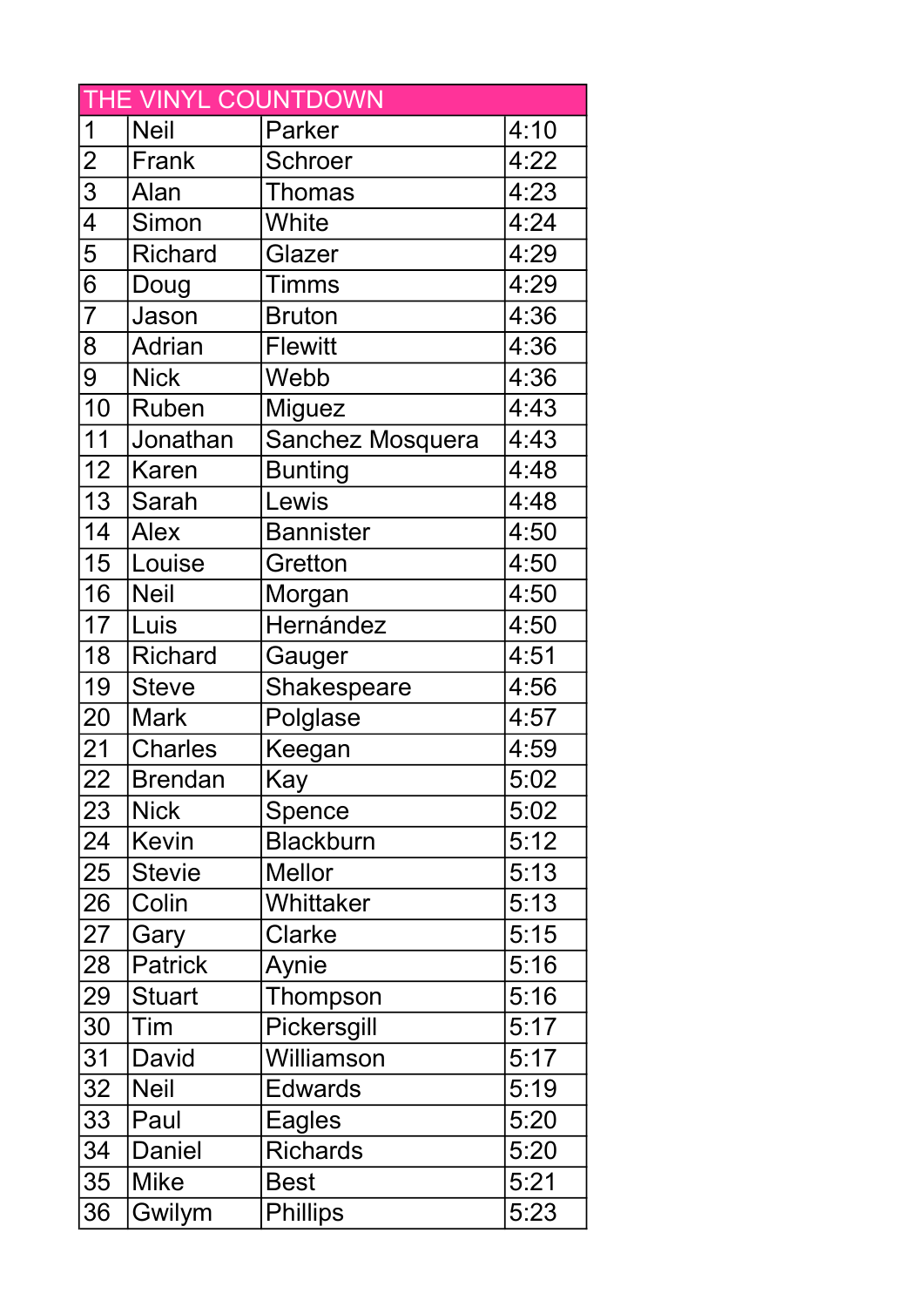| 37 | David              | <b>Border</b>    | 5:24 |
|----|--------------------|------------------|------|
| 38 | Paula              | Robinson         | 5:24 |
| 39 | <b>Mark</b>        | <b>Sadler</b>    | 5:31 |
| 40 | Hugo               | Pile             | 5:35 |
| 41 | John               | Kerr             | 5:37 |
| 42 | <b>Chris</b>       | Kench            | 5:37 |
| 43 | Arthur             | Waghorn          | 5:39 |
| 44 | <b>Steve</b>       | <b>Barlow</b>    | 5:40 |
| 45 | <b>Alex</b>        | Collar           | 5:40 |
| 46 | <b>Mark</b>        | <b>Humphreys</b> | 5:40 |
| 47 | Philip             | Strongman        | 5:40 |
| 48 | <b>Robert</b>      | Godwin           | 5:46 |
| 49 | Luke               | <b>Baker</b>     | 5:46 |
| 50 | Clive              | Calmeyer         | 5:46 |
| 51 | Andy               | Clyde            | 5:47 |
| 52 | Stephen            | <b>Masters</b>   | 5:52 |
| 53 | stuart             | tomlinson        | 5:53 |
| 54 | Joe                | Courtney         | 5:54 |
| 55 | Tim                | <b>Haines</b>    | 5:54 |
| 56 | <b>Richard</b>     | Gosset           | 5:54 |
| 57 | Christopher Fisher |                  | 5:58 |
| 58 | <b>Nigel</b>       | <b>Gibbens</b>   | 5:58 |
| 59 | <b>Chris</b>       | Gray             | 5:58 |
| 60 | lan                | Mason            | 5:58 |
| 61 | Paul               | <b>Mellor</b>    | 5:59 |
| 62 | Daniel             | <b>Mellor</b>    | 5:59 |
| 63 | Greg               | <b>Meredith</b>  | 5:59 |
| 64 | Paul               | Roddam           | 5:59 |
| 65 | Ollie              | Ashley           | 6:00 |
| 66 | Peter              | Foley            | 6:00 |
| 67 | <b>Richard</b>     | Chapman          | 6:01 |
| 68 | Peter              | Chapman          | 6:01 |
| 69 | Stephen            | Green            | 6:01 |
| 70 | <b>Alex</b>        | <b>Stewart</b>   | 6:01 |
| 71 | Andrew             | <b>Sudlow</b>    | 6:03 |
| 72 | David              | <b>Williams</b>  | 6:03 |
| 73 | Lew                | Lawton           | 6:07 |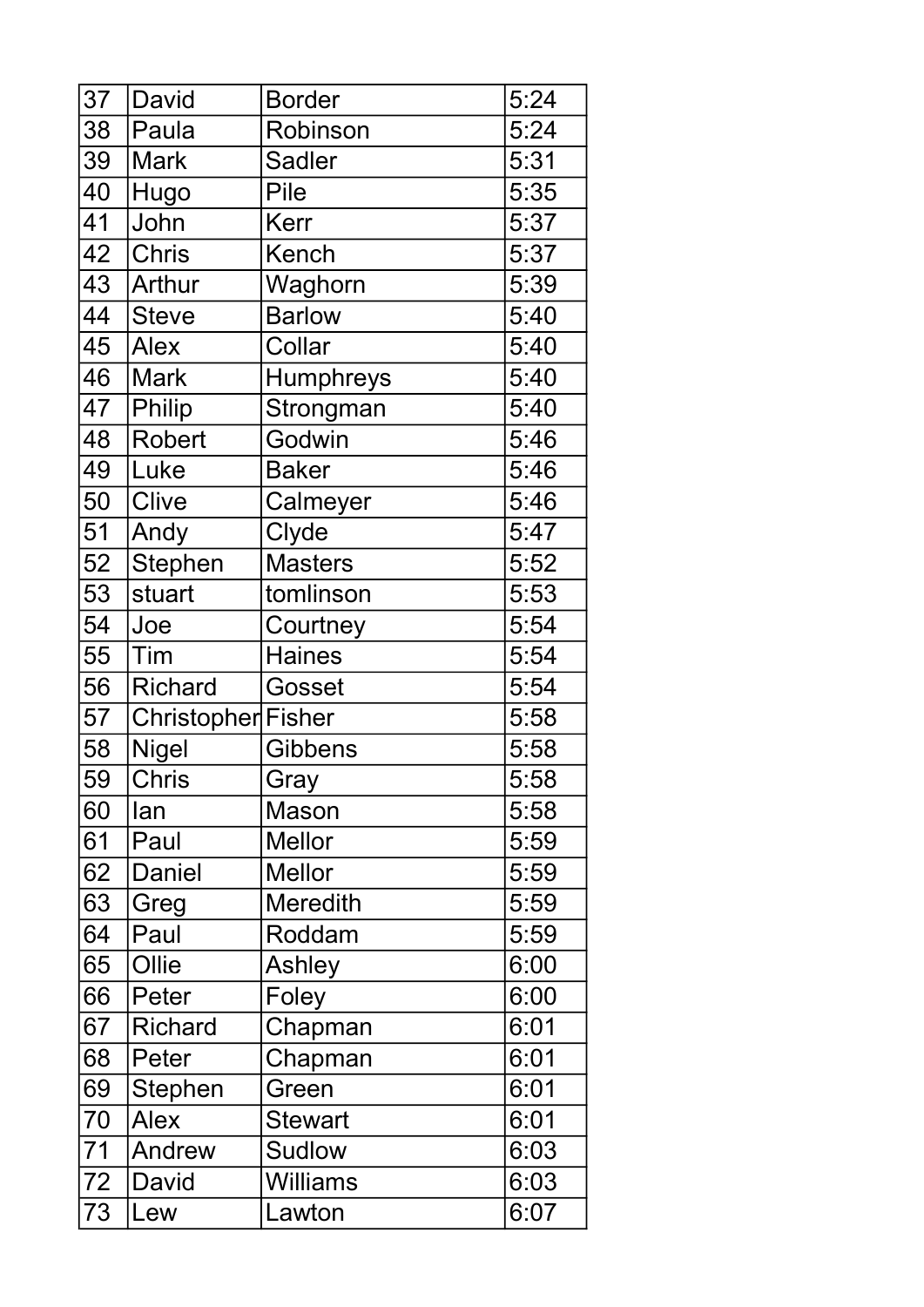| 74         | Cheryl         | <b>Reid</b>            | 6:10 |
|------------|----------------|------------------------|------|
| 75         | James          | Campbell               | 6:11 |
| 76         | <b>Neil</b>    | Campbell               | 6:14 |
| 77         | Andrew         | Lipscombe              | 6:14 |
| 78         | <b>Nigel</b>   | <b>Hunter</b>          | 6:16 |
| 79         | Sharon         | <b>Baldwin</b>         | 6:18 |
| 80         | Dave           | Fitzgibbons            | 6:18 |
| 81         | Simon          | Cartwright             | 6:20 |
| 82         | Peter          | Anderson               | 6:21 |
| 83         | Philip         | Stephenson             | 6:21 |
| 84         | Simon          | Iremonger              | 6:23 |
| 85         | Emma           | Ladds                  | 6:35 |
| 86         | John           | <b>Ross</b>            | 6:36 |
| 87         | <b>Nick</b>    | <b>Perkins</b>         | 6:38 |
| 88         | Andrew         | <b>Sammons</b>         | 6:38 |
| 89         | Jon            | Stubbington            | 6:38 |
| 90         | Guy            | <b>Weston-Edwards</b>  | 6:48 |
| 91         | Gavin          | <b>Hopkins</b>         | 6:49 |
| 92         | Pat            | <b>Taylor</b>          | 6:49 |
| 93         | Andrew         | <b>Billings</b>        | 6:52 |
| 94         | Elizabeth      | <b>Pannett-Smith</b>   | 6:59 |
| 95         | Pamela         | <b>Stokell</b>         | 6:59 |
| 96         | Robin          | <b>Tucker</b>          | 6:59 |
| 97         | Adrian         | Rosser                 | 7:27 |
| 98         | <b>Pauline</b> | Shipway                | 7:37 |
| 99         | David          | <b>Albans</b>          | 7:45 |
|            | $100$ Kirk     | <b>Stalley</b>         | 7:45 |
|            | 101 Sinem      | <b>Bilen</b>           | 7:55 |
| $102$  lan |                | <b>Haskins</b>         | 7:55 |
|            | 103 Darren     | Chapman                | 8:05 |
|            | 104 Terry      | Hoole                  | 8:05 |
|            | 105 Tracey     | Middleton-Ruddock      | 8:05 |
|            | 106 Tanara     | <b>Motta De Castro</b> | 8:05 |
|            | 107 Lawrence   | <b>Hunter</b>          | dnf  |
|            | 108 Suby       | Onabanjo               | dnf  |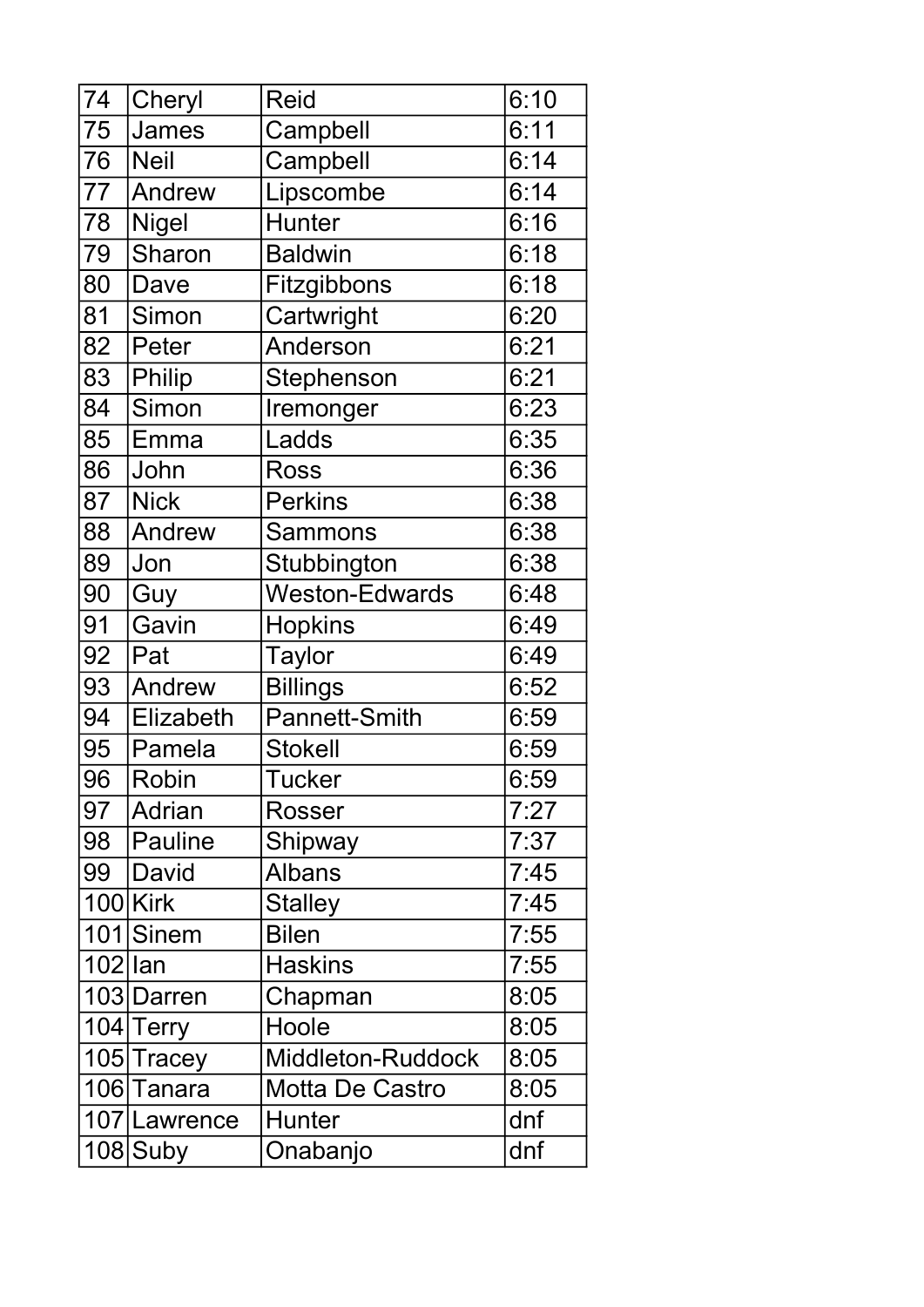| THE HIT SINGLE           |                 |                   |      |
|--------------------------|-----------------|-------------------|------|
| 1                        | <b>Nick</b>     | <b>Basson</b>     | 2:24 |
| $\overline{2}$           | David           | Ryan              | 2:35 |
| $\overline{3}$           | Paul            | Ryan              | 2:35 |
| $\overline{\mathcal{A}}$ | <b>Austin</b>   | Lillywhite        | 2:48 |
| 5                        | <b>Matthew</b>  | Waugh             | 2:48 |
| 6                        | <b>Vince</b>    | Jerrard           | 2:55 |
| $\overline{7}$           | Paul            | Lines             | 2:59 |
| 8                        | <b>Rich</b>     | Ware              | 2:59 |
| 9                        | <b>Richard</b>  | <b>Brown</b>      | 3:04 |
| $\overline{10}$          | Peter           | <b>Brierley</b>   | 3:05 |
| 11                       | <b>Steve</b>    | Green             | 3:05 |
| 12                       | <b>Chris</b>    | <b>Harris</b>     | 3:05 |
| 13                       | Ken             | <b>Macmillan</b>  | 3:05 |
| 14                       | Roger           | Clarke            | 3:06 |
| 15                       | Jonathan        | Court             | 3:09 |
| 16                       | <b>Chris</b>    | Parker            | 3:09 |
| 17                       | <b>Stewart</b>  | <b>Macintosh</b>  | 3:09 |
| 18                       | Jonathan        | <b>Kerswill</b>   | 3:11 |
| 19                       | Jason           | <b>Roberts</b>    | 3:11 |
| 20                       | Benjamin        | <b>Baird</b>      | 3:12 |
| 21                       | <b>Stuart</b>   | <b>Baker</b>      | 3:12 |
| 22                       | David           | Porter            | 3:13 |
| 23                       | Jamie           | <b>Blomfield</b>  | 3:14 |
| 24                       | Lucia           | Singer            | 3:14 |
| 25                       | Iria            | Pereira Alonso    | 3:16 |
| 26                       | Patricia        | Roca Vazquez      | 3:16 |
| 27                       | Jonathan        | Westwood          | 3:16 |
| 28                       | Andrew          | Mobley            | 3:16 |
| 29                       | <b>Robert</b>   | ABear             | 3:17 |
| 30                       | <b>Nick</b>     | Whiteley          | 3:17 |
| 31                       | Graham          | Vizor             | 3:19 |
| 32                       | <b>Michelle</b> | <b>Blackburn</b>  | 3:19 |
| 33                       | Devon           | Sansom            | 3:20 |
| 34                       | Suzanne         | <b>Bartington</b> | 3:21 |
| 35                       | Howard          | Oliver            | 3:21 |
| 36                       | Robert          | Pratley           | 3:21 |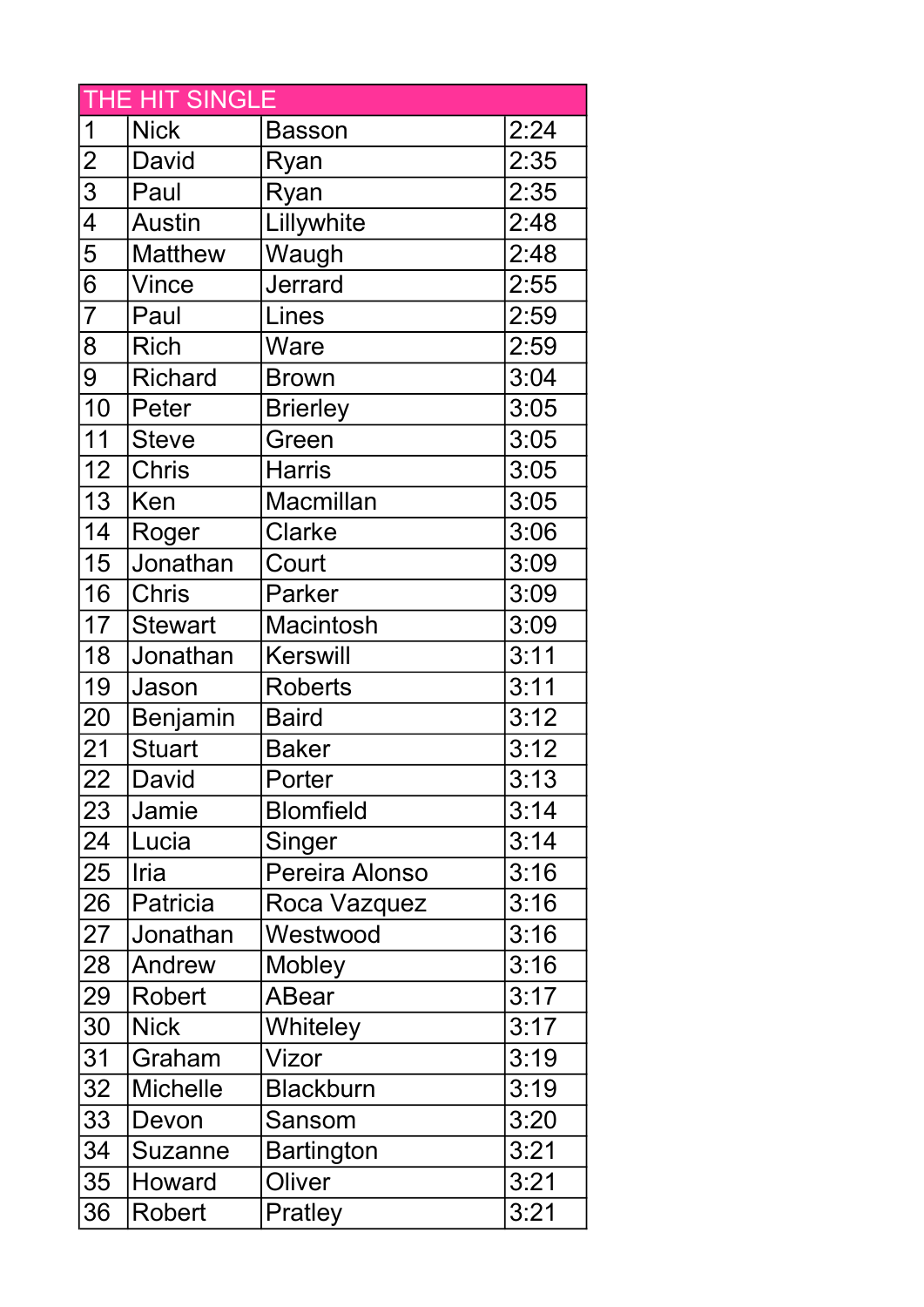| 37 | <b>Denise</b>  | <b>Witchalls</b> | 3:21 |
|----|----------------|------------------|------|
| 38 | <b>Bob</b>     | Foale            | 3:21 |
| 39 | <b>Stephen</b> | <b>Smith</b>     | 3:21 |
| 40 | Paul           | Gill             | 3:21 |
| 41 | Rebecca        | Gill             | 3:21 |
| 42 | Peter          | <b>Browne</b>    | 3:24 |
| 43 | Rowland        | Fox              | 3:24 |
| 44 | Andy           | Worrall          | 3:28 |
| 45 | Martyn         | <b>Humphreys</b> | 3:29 |
| 46 | Louise         | Reynolds         | 3:29 |
| 47 | Dan            | <b>Smedley</b>   | 3:30 |
| 48 | Karolina       | <b>Deutsch</b>   | 3:30 |
| 49 | Adam           | Hearn            | 3:30 |
| 50 | Debra          | <b>Davies</b>    | 3:31 |
| 51 | John           | Dore             | 3:31 |
| 52 | Andrew         | Pentelow         | 3:31 |
| 53 | Sam            | Conway           | 3:34 |
| 54 | <b>Chris</b>   | Nottingham       | 3:34 |
| 55 | Colin          | <b>Stoner</b>    | 3:34 |
| 56 | Philip         | <b>Smedley</b>   | 3:35 |
| 57 | <b>Karen</b>   | Spence           | 3:36 |
| 58 | Aftab          | Afzal            | 3:38 |
| 59 | <b>Peter</b>   | <b>Hughes</b>    | 3:38 |
| 60 | Doug           | <b>Roberts</b>   | 3:41 |
| 61 | <b>Stuart</b>  | Kennedy          | 3:46 |
| 62 | Alison         | <b>Matthews</b>  | 3:46 |
| 63 | Gary           | Parker           | 3:50 |
| 64 | <b>Chris</b>   | <b>Nowell</b>    | 3:51 |
| 65 | Simon          | Halliday         | 3:52 |
| 66 | Liz            | Laird            | 3:57 |
| 67 | Helen          | Waran            | 3:57 |
| 68 | <b>Jeff</b>    | Wilson           | 3:57 |
| 69 | Victor         | Camble           | 3:58 |
| 70 | Andrew         | Norman           | 3:59 |
| 71 | Elizabeth      | <b>Bruton</b>    | 4:00 |
| 72 | Deb            | <b>Tremblin</b>  | 4:00 |
| 73 | Jean           | Kent             | 4:01 |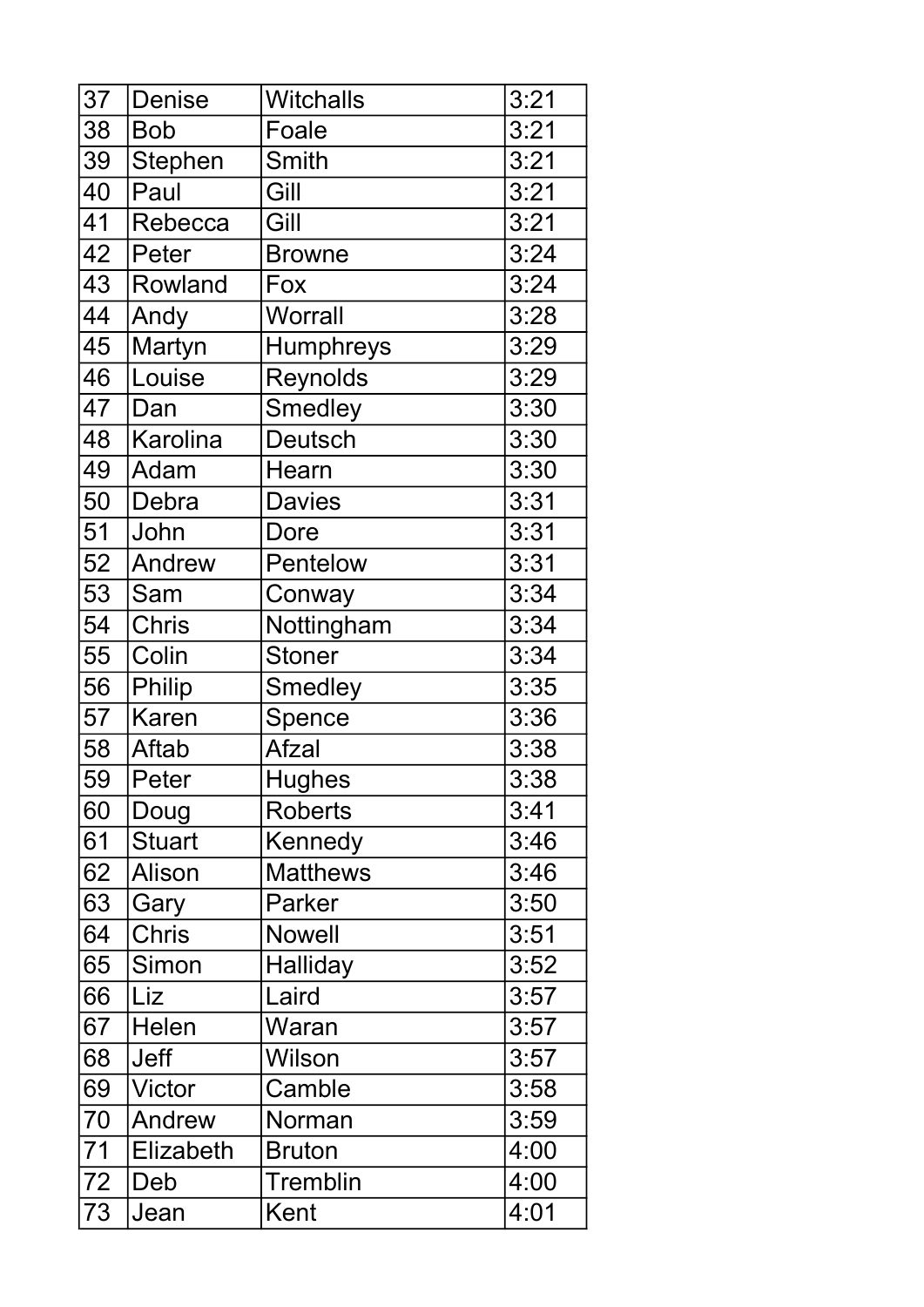| 74  | Karen          | Rose             | 4:01 |
|-----|----------------|------------------|------|
| 75  | Doug           | <b>McElroy</b>   | 4:02 |
| 76  | <b>Kurstie</b> | Gilbert          | 4:04 |
| 77  | <b>Richard</b> | <b>Stearn</b>    | 4:04 |
| 78  | <b>Nick</b>    | <b>Stevenson</b> | 4:04 |
| 79  | Jenny          | Wheeldon         | 4:04 |
| 80  | <b>Nick</b>    | <b>Mayers</b>    | 4:07 |
| 81  | <b>Marcin</b>  | <b>Busza</b>     | 4:11 |
| 82  | <b>Teresa</b>  | Cooke            | 4:14 |
| 83  | <b>Karen</b>   | Vogt             | 4:15 |
| 84  | Sjoerd         | Vogt             | 4:15 |
| 85  | <b>Mark</b>    | <b>Brown</b>     | 4:28 |
| 86  | <b>Hayley</b>  | Holliday         | 4:28 |
| 87  | Tim            | Holliday         | 4:28 |
| 88  | Joanna         | <b>Brown</b>     | 4:29 |
| 89  | <b>Dianne</b>  | Dobson           | 4:39 |
| 90  | Everdina       | Gosset           | 4:39 |
| 91  | Dawn           | Pollard          | 4:51 |
| 92  | Raoul          | van Eijndhoven   | 4:51 |
| 93  | <b>Tish</b>    | <b>Phillips</b>  | 4:52 |
| 94  | <b>Marie</b>   | Williamson       | 5:16 |
| 95  | Aoife          | Calnan           | 5:23 |
| 96  | Melanie        | Calnan           | 5:24 |
| 97  | James          | Davis            | 5:24 |
| 98  | Clive          | <b>Elsmore</b>   | 5:25 |
| 99  | Mark           | Oliver           | 5:36 |
| 100 | Arthur         | Gibson           | 5:41 |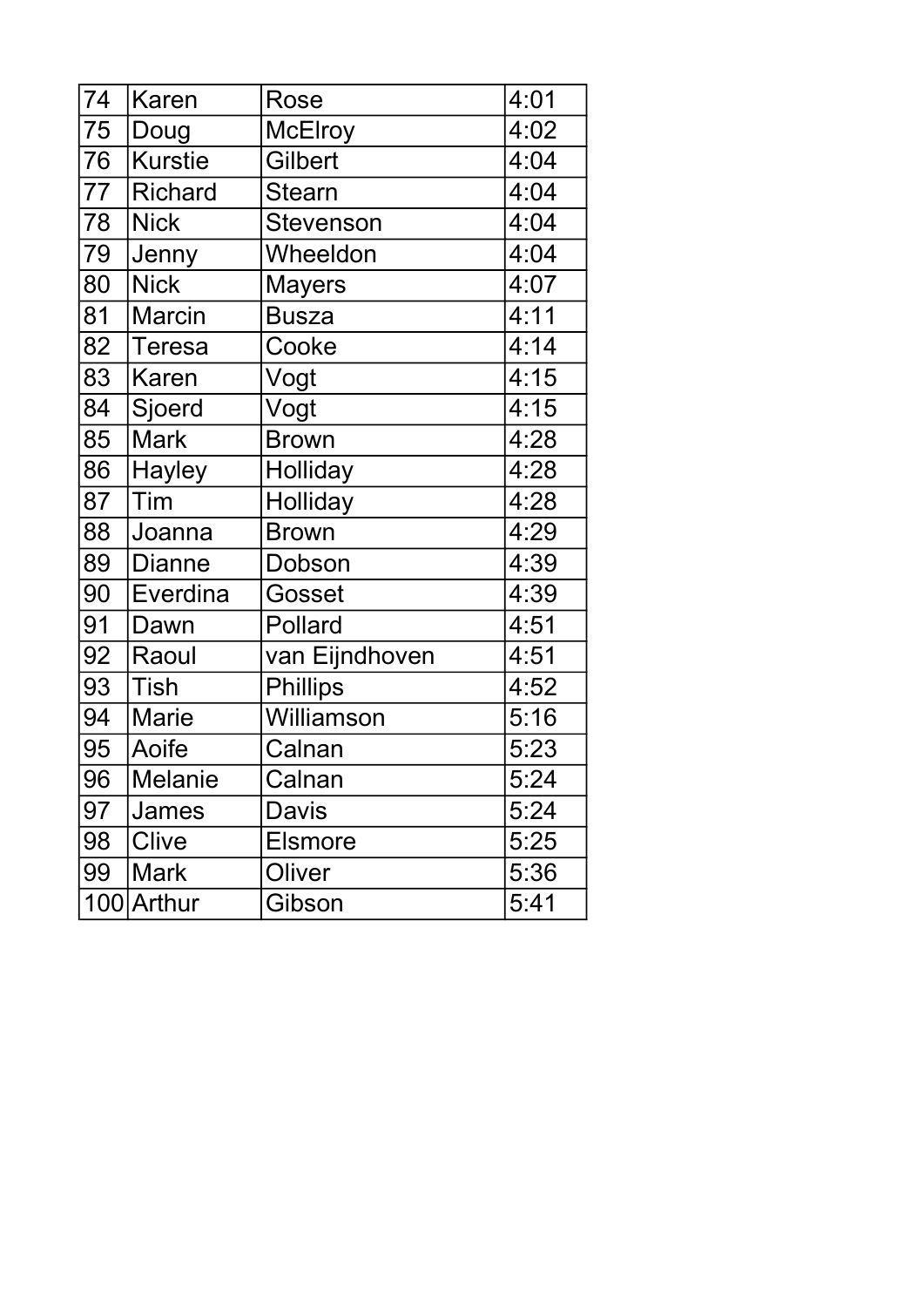| <b>THE LONG PLAY</b> |                |                   |      |
|----------------------|----------------|-------------------|------|
| 1                    | David          | Robinson          | 2:06 |
| $\overline{2}$       | Andrew         | <b>Tranter</b>    | 2:09 |
| $\overline{3}$       | <b>Nigel</b>   | <b>Fairfield</b>  | 2:11 |
| $\overline{4}$       | Wendy          | Doman             | 2:14 |
| $\overline{5}$       | <b>Chris</b>   | Jones             | 2:15 |
| $\overline{6}$       | <b>Meike</b>   | Gfrarer           | 2:20 |
| $\overline{7}$       | <b>Neil</b>    | <b>Sutherland</b> | 2:20 |
| 8                    | <b>Chris</b>   | <b>Jenkins</b>    | 2:25 |
| 9                    | <b>Alex</b>    | <b>Harris</b>     | 2:30 |
| $\overline{10}$      | Caroline       | Welch             | 2:30 |
| $\overline{11}$      | William        | Welch             | 2:30 |
| 12                   | poppy          | Welch             | 2:30 |
| 13                   | <b>Nick</b>    | Vaughan-Fowler    | 2:35 |
| 14                   | Jason          | Lindsey           | 2:38 |
| 15                   | Sophie         | Lindsey           | 2:38 |
| 16                   | Matthew        | <b>Sinnott</b>    | 2:38 |
| 17                   | Lisa           | Ryan              | 2:38 |
| 18                   | Charlie        | Douglas           | 2:39 |
| 19                   | <b>Michael</b> | Fooks             | 2:39 |
| 20                   | <b>Richard</b> | Ryan              | 2:42 |
| 21                   | Jim            | Thornycroft       | 2:43 |
| 22                   | <b>Neill</b>   | Allen             | 2:49 |
| 23                   | Deborah        | Coren             | 2:49 |
| 24                   | Hannah         | Crawte            | 2:49 |
| 25                   | Mandy          | <b>Saunders</b>   | 2:51 |
| 26                   | Meg            | <b>Saunders</b>   | 2:51 |
| 27                   | Benjamin       | <b>Ellins</b>     | 2:53 |
| 28                   | <b>Richard</b> | <b>Tallett</b>    | 2:53 |
| 29                   | <b>Tracy</b>   | Lindsay           | 2:55 |
| 30                   | Maggie         | Roccia            | 2:55 |
| 31                   | Simon          | <b>Sheffield</b>  | 2:55 |
| 32                   | <b>Krista</b>  | Thompson          | 3:00 |
| 33                   | Edward         | <b>Sanders</b>    | 3:02 |
| 34                   | Victoria       | <b>Sanders</b>    | 3:02 |
| 35                   | Alison         | Dean              | 3:03 |
| 36                   | <b>Mark</b>    | OMahony           | 3:03 |